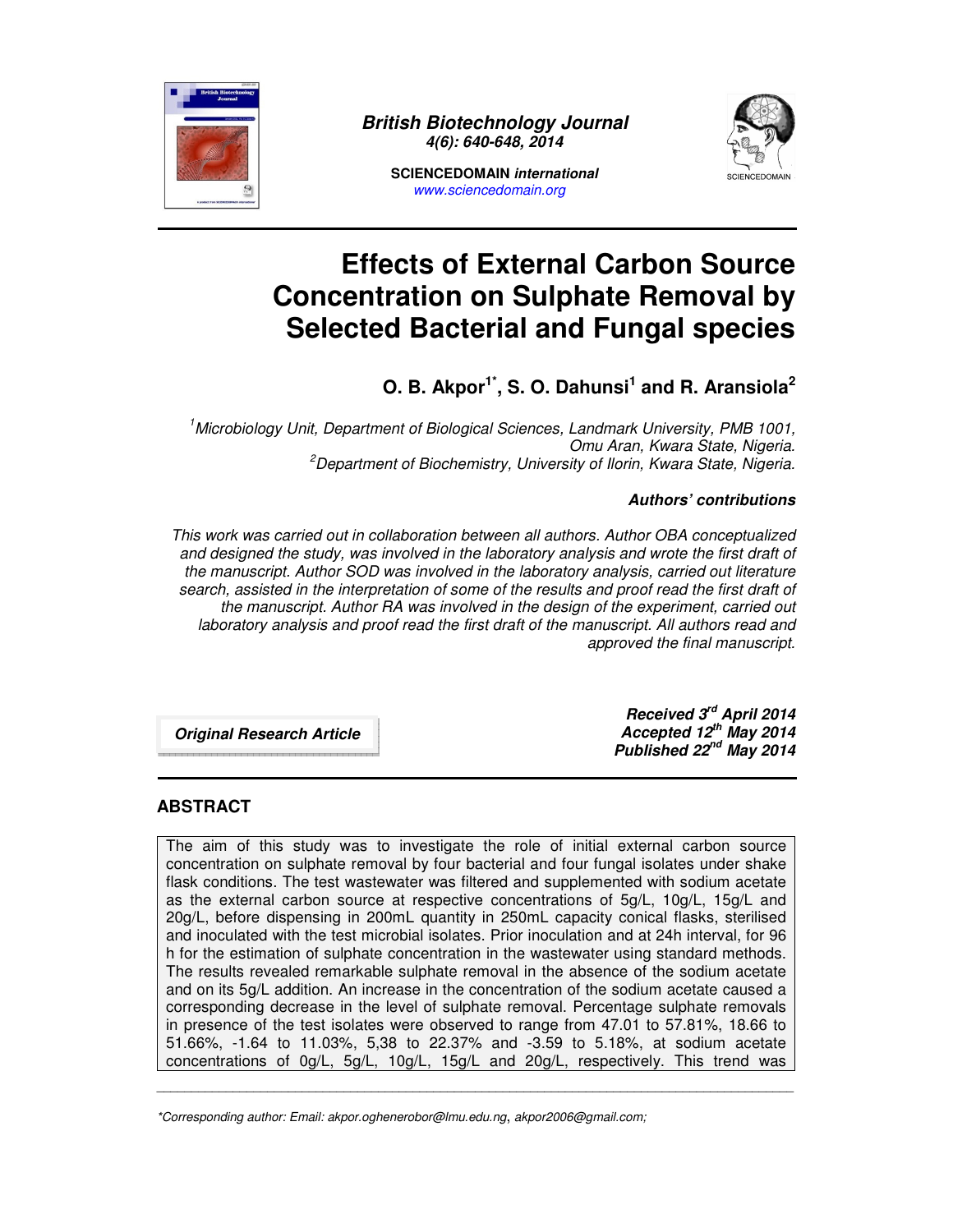irrespective of the isolates used for investigation. The study was able to provide an insight to the role of carbon concentration on sulphate removal by the test microbial isolates.

*Keywords: Carbon source; sulphate removal; wastewater; bacteria, fungi.* 

# **1. INTRODUCTION**

Several inorganic anions (carbonates, chlorides, sulphates and nitrates) and cations (sodium, potassium, calcium and magnesium) are known to be dissolved in water. Sulphate, which is a constituent of the total dissolved solids may form salts with sodium, potassium, magnesium and other cations. It is widely distributed in nature and may be present in natural waters at concentrations ranging from a few to several hundred milligrams per liter. The anthropogenic sources of sulphate may come from mine drainage wastes through pyrite oxidation, reverse osmosis reject water, cooling tower blow down among others [1].

Although sulphate is indicated to be one of the least toxic anions with lethal dose of 45g for humans as potassium or zinc salt and 200mg/kg for magnesium sulphate in mammals. Individuals consuming water containing sulphate in concentrations exceeding 600mg/L are indicated to experience cathartic effects, resulting in purgation of the alimentary canal. Also, dehydration has also been reported as a common side effect that follows the ingestion of large amounts of sodium or magnesium sulphate. The test threshold concentrations for most sulphate salts are indicated to range between 250 and 500mg/L [2].

There is an increasing interest in the potential biotechnological applications of microbial sulfate reduction as an alternative method for sulfate and heavy metal removal from environmental contaminated sources [3]. When sulphate is reduced to sulphide, a carbon and energy source is needed, which functions as the electron donor. It is reported that biochemically, the reduction of sulphate is coupled to the formation of an energy-containing compound called Adenosine Triphosphate (ATP), by a proton motive force. The sulphate is reduced in a stepwise fashion to hydrogen sulphide gas by intracellular enzymes, thus necessitating the transport of the sulphate from the external environment by active transport, involving ATP expenditure. The sulphate inside the cell is then reduced to sulphite and hydrogen sulphide gas by a collection of enzymes [4].

Although both chemical and biological methods are used for the removal of sulphate from wastewaters in the past years, attention has moved away from the traditional chemical treatment to the biological treatment, provided a suitable carbon source, such as lactic acid, acetate and other volatile fatty acids are available. The availability of carbon is therefore indicated to form a critical limiting factor for microbial activity during biological sulphate removal [5,6]. The aim of this study was to investigate the effect of an external carbon source concentration on the sulphate removal ability of selected bacterial and fungal species.

# **2. MATERIALS AND METHODS**

## **2.1 Source of Material**

The wastewater used for this study was sampled from the Landmark University Commercial Farms, located in Omu Aran, Kwara State, Nigeria. Before usage, the water was filtered into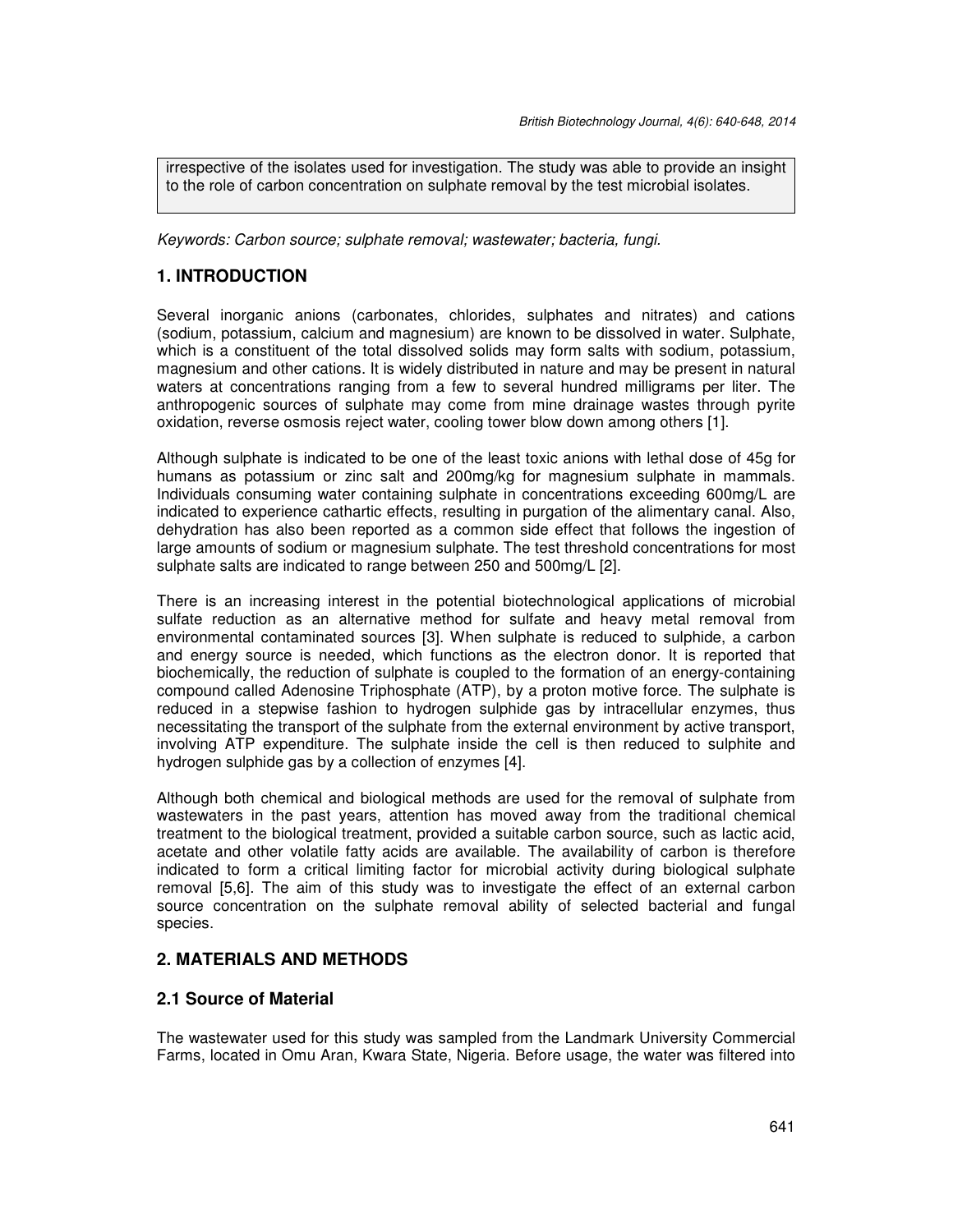250 mL conical flasks, using Whatman No 1 filter paper. The filtered water in each of the flasks was supplemented with a known concentration of sodium acetate (to serve as an external carbon source), peptone (2.5g/L) and magnesium sulphate (0.5g/L). The flasks were then cotton plugged with non-absorbent cotton wool and then sterilised in an autoclave.

# **2.2 Test Isolates**

The test organisms used for the study consisted of four fungal (*Aspergilllus niger*, *Aspergillus flavus*, *Fusarium* sp. and *Absidia* sp.) and four bacterial (*Pseudomonas* sp., *Klebsiella* sp., *Staphylococcus* sp. and *Lysinibacillus* sp.) species. The isolates were obtained from the laboratory stock of the Department of Microbiology, Ekiti State University, Ado Ekiti in Nigeria. The isolates were first plated out on agar (nutrient agar for the bacteria and potato dextrose agar for the fungi) to ascertain their purity, after which they were maintained on agar slants before refrigerating at 4ºC (±2ºC) until needed.

# **2.3 Experimental Procedure**

Five different experimental groups were investigated for each test isolate including wastewater media that contain 0g/L, 5g/L, 10g/L, 15g/L and 20g/L sodium acetate respectively. For sulphate uptake studies, the test isolates were first inoculated into normal saline (0.85% NaCl in distilled water w/v) before adding 1 mL of the cultures in the flasks. The I mL cultures used for inoculation, corresponded to  $7.50 \times 10^2$  spores/mL for the Aspergillus niger; 3.6X10<sup>3</sup> spores/mL for the Aspergillus flavus, 1.16x10<sup>3</sup> spores/mL, for the Absidia sp., 2.80x10<sup>2</sup> spores/mL for the *Fusarium* sp., 2.91x10<sup>8</sup>cfu/mL, for the *Klebsiella* sp., 6.31x10<sup>8</sup>cfu/mL for the *Pseudomonas* sp., 1.75x10<sup>8</sup>cfu/mL for the *Lysinibacillus* sp. and 7.1x10<sup>8</sup> cfu/mL for the *Staphylococcus* sp.

After inoculation with the test isolates, the flasks were incubated in a shaker incubator at a temperature of 30ºC and a shaking speed for 150 rpm for 96h. Immediately after inoculation and at 24h interval, for the next 96h, aliquot wastewater sample was aseptically taken from each flasks for the estimation of sulphate concentration in the wastewater, using standard procedures [7]. In all groups of experiments, an uninoculated control was also set up while all experimental analyses were carried out in triplicate. All the reagents used for the study were of analytical grade.

## **3. RESULTS AND DISCUSSION**

As shown in Table 1, at 0g/L of sodium acetate in the test wastewater medium, there was consistent decrease in sulphate concentration with time. This trend was irrespective of the isolates used in the investigation. At the end of the 96h incubation period, sulphate uptake by the test isolates ranged from 41.90 to 68.91%, with minimum and maximum uptakes observed in the presence of the *Absidia* sp. and *Pseudomonas* sp., respectively.

In the presence of the test isolates, remarkable decreases in sulphate concentrations in the wastewater were observed after 72h incubation, after which there were increases in concentration. This trend was irrespective of the test isolates. At the expiration of the incubation, the level of uptake of the sulphate in the wastewater among the test isolates ranged from 18.66 to 51.66%, with the lowest and highest uptake observed in the presence of the *Staphylococcus* and the *Lysinibacillus* species (Table 2).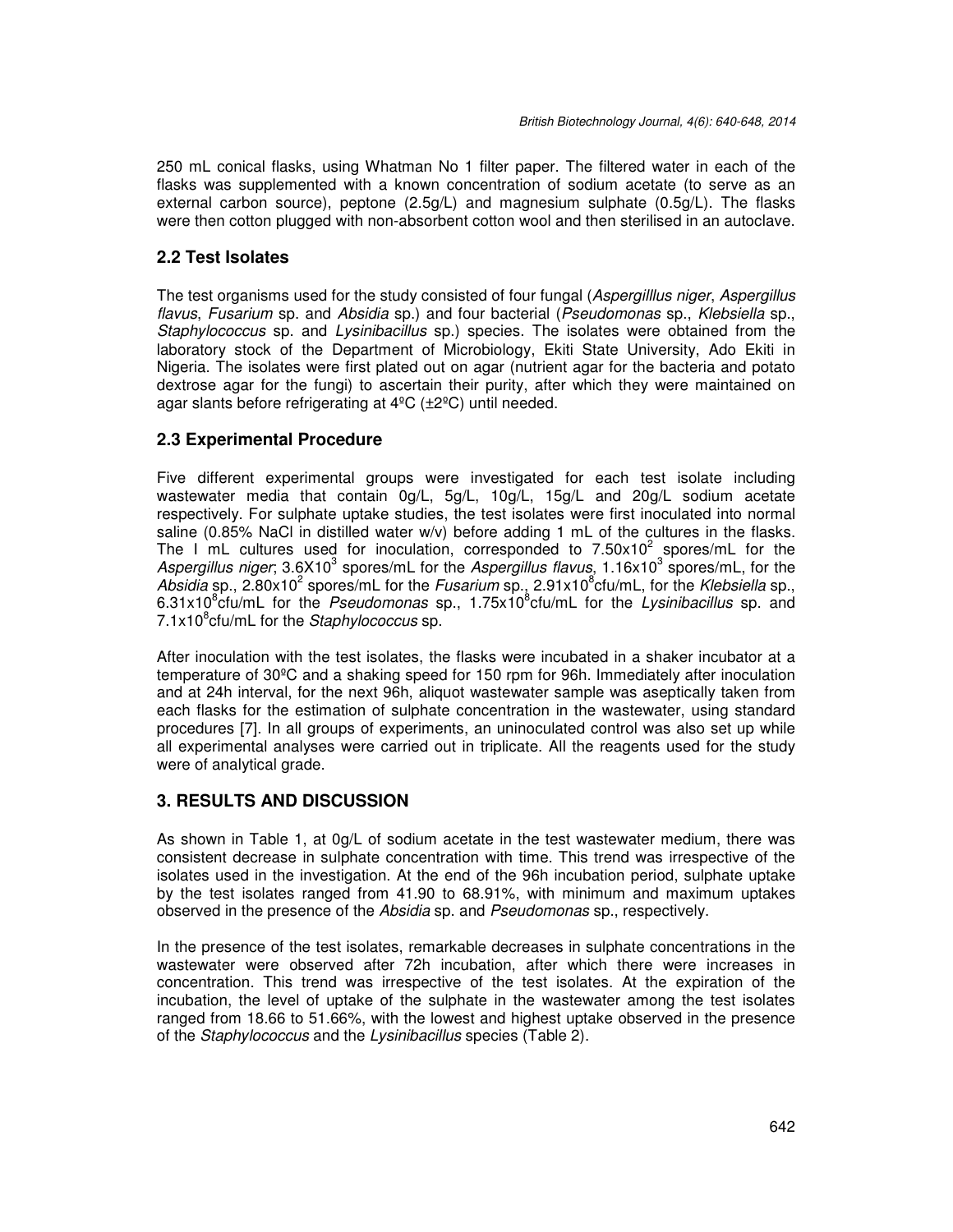| <b>Test isolates</b> | 0h      | 24h           | 48h          | 72h          | 96h           | % decrease |
|----------------------|---------|---------------|--------------|--------------|---------------|------------|
| Aspergillus niger    | 790.62  | 728.29        | 504.38       | 395.88       | 334.71        | 57.66      |
|                      | (±2.00) | $(\pm 2.00)$  | (±4.00)      | $(\pm 8.71)$ | $(\pm 2.00)$  |            |
| Aspergillus flavus   | 790.62  | 690.20        | 533.23       | 290.85       | 418.97        | 47.01      |
|                      | (±2.00) | (±5.29)       | (±3.46)      | $(\pm 3.46)$ | $(\pm 3.24)$  |            |
| Fusarium sp.         | 790.62  | 727.14        | 672.89       | 362.41       | 279.31        | 64.67      |
|                      | (±2.00) | $(\pm 6.00)$  | (±4.00)      | (±2.00)      | $(\pm 2.00)$  |            |
| Absidia sp.          | 790.62  | 683.28        | 667.12       | 392.42       | 459.36        | 41.90      |
|                      | (±2.00) | $(\pm 10.58)$ | $(\pm 2.00)$ | (±2.00)      | $(\pm 5.29)$  |            |
| Pseudomonas sp.      | 790.62  | 659.04        | 548.24       | 475.52       | 245.84        | 68.91      |
|                      | (±2.00) | $(\pm 2.00)$  | (2.00)       | (2.00)       | $(\pm 3.46)$  |            |
| Klebsiella sp.       | 790.62  | 738.68        | 662.50       | 335.87       | 253.92        | 67.88      |
|                      | (±2.00) | $(\pm 2.00)$  | (±5.29)      | $(\pm 6.93)$ | $(\pm 10.58)$ |            |
| Staphylococcus       | 790.62  | 777.92        | 694.82       | 460.52       | 375.11        | 52.55      |
| sp.                  | (±2.00) | (± 2.00)      | (±7.21)      | (±3.46)      | $(\pm 2.00)$  |            |
| Lysinibacillus sp.   | 790.62  | 807.93        | 977.59       | 447.82       | 333.56        | 57.81      |
|                      | (±2.00) | (± 2.00)      | (±8.71)      | (±2.00)      | (±4.00)       |            |
| Control              | 790.62  | 801.34        | 786.58       | 780.42       | 768.54        | 2.79       |
|                      | (±2.00) | $(\pm 3.24)$  | (±5.32)      | ±4.00)       | (±3.64)       |            |

**Table 1. Sulphate concentration in presence of the test isolates at 0g/L of sodium acetate in the test medium** 

*All values are averages of triplicate analysis. Values in parenthesis are ± the standard deviations*

#### **Table 2. Sulphate concentration in presence of the test isolates at 5g/L of sodium acetate in the test medium**

| <b>Test isolates</b> | 0h           | 24h           | 48h          | 72h          | 96h           | % decrease |
|----------------------|--------------|---------------|--------------|--------------|---------------|------------|
| Aspergillus niger    | 790.62       | 814.85        | 625.57       | 590.94       | 599.02        | 24.23      |
|                      | (±4.00)      | $(\pm 2.00)$  | (±11.13)     | $(\pm 8.00)$ | $(\pm 3.46)$  |            |
| Aspergillus flavus   | 790.62       | 829.86        | 543.62       | 547.08       | 612.87        | 22.48      |
|                      | (±4.00)      | $(\pm 2.00)$  | $(\pm 6.00)$ | $(\pm 3.46)$ | $(\pm 17.99)$ |            |
| Fusarium sp.         | 790.62       | 708.67        | 480.14       | 347.41       | 512.46        | 35.18      |
|                      | (±4.00)      | $(\pm 13.99)$ | $(\pm 5.29)$ | (±11.13)     | $(\pm 3.46)$  |            |
| Absidia sp.          | 790.62       | 863.33        | 521.69       | 448.98       | 605.95        | 32.36      |
|                      | (±4.00)      | $(\pm 5.29)$  | (±5.29)      | (±12.16)     | $(\pm 3.46)$  |            |
| Pseudomonas sp.      | 790.62       | 759.45        | 550.55       | 433.97       | 572.47        | 28.59      |
|                      | $(\pm 4.00)$ | $(\pm 12.16)$ | $(\pm 3.46)$ | $(\pm 4.00)$ | $(\pm 5.29)$  |            |
| Klebsiella sp.       | 790.62       | 804.47        | 511.30       | 438.59       | 579.40        | 27.72      |
|                      | (±4.00)      | $(\pm 15.99)$ | $(\pm 5.29)$ | $(\pm 4.00)$ | $(\pm 7.21)$  |            |
| Staphylococcus sp.   | 790.62       | 780.23        | 528.62       | 495.14       | 650.96        | 18.66      |
|                      | (±4.00)      | $(\pm 11.13)$ | $(\pm 3.84)$ | (±3.46)      | $(\pm 12.48)$ |            |
| Lysinibacillus sp.   | 790.62       | 772.15        | 495.14       | 469.75       | 390.11        | 51.66      |
|                      | (±4.00)      | $(\pm 6.93)$  | $(\pm 3.46)$ | (±5.29)      | $(\pm 8.71)$  |            |
| Control              | 790.62       | 779.62        | 800.22       | 770.56       | 772.65        | 2.27%      |
|                      | (±4.00)      | (±3.45)       | (±2.56)      | (±8.84)      | (±7.53)       |            |

*All values are averages of triplicate analysis. Values in parenthesis are ± the standard deviations* 

Table 3 shows the variation in sulphate concentration in the wastewater supplemented with 10g/L of the external carbon source. The majority of the test isolates showed very minute or no removal of sulphate in the wastewater. Only two of the isolates (*Aspergillus niger* and *Klebsiella* sp.) showed a sulphate decrease of over 10% at the expiration of the incubation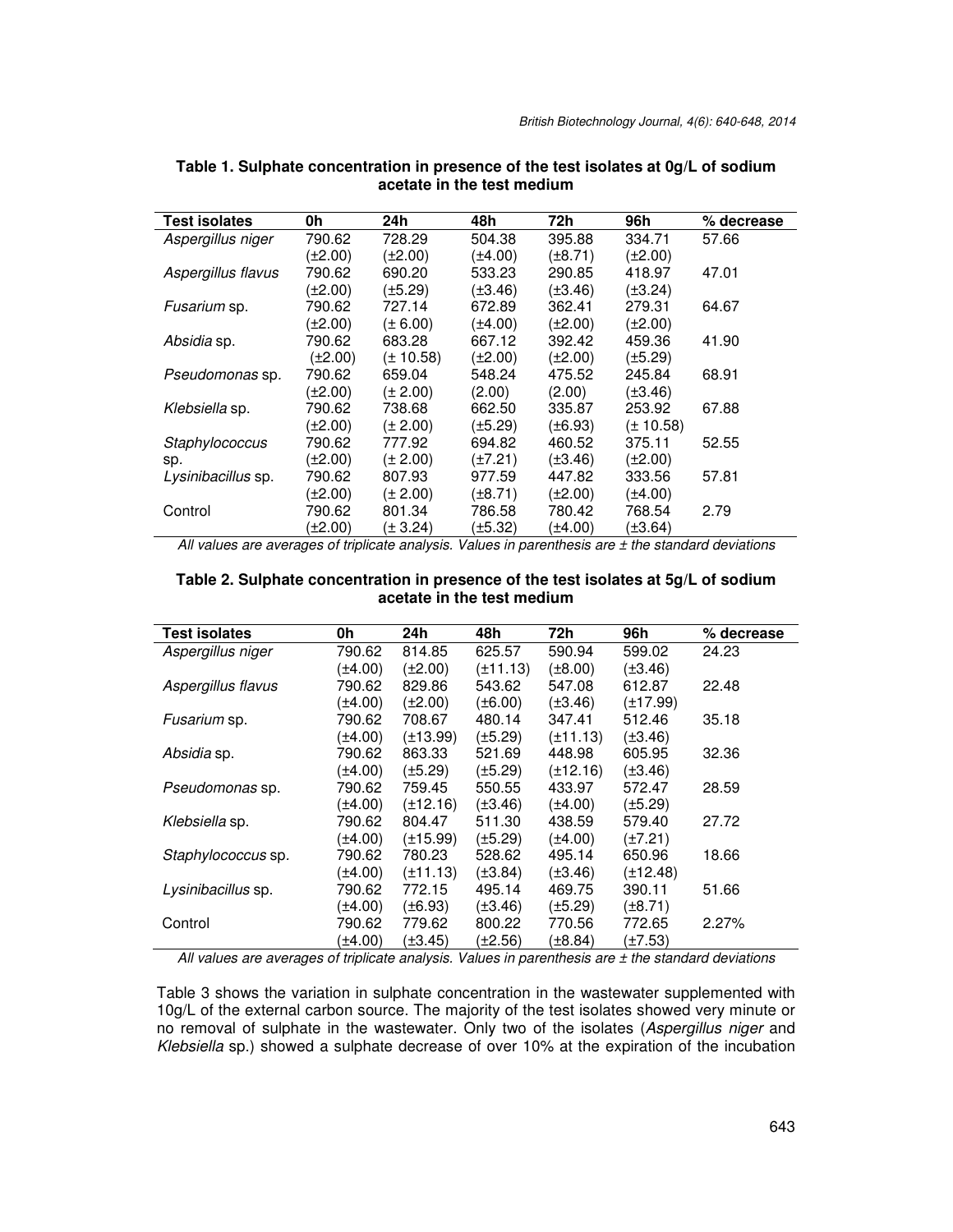period. Two of the isolates (*Aspergillus flavus* and *Lysinibacillus* sp.) were however observed to show an increase in sulphate concentration at the expiration of incubation.

| Test isolates      | 0h           | 24h           | 48h           | 72h           | 96h           | % decrease |
|--------------------|--------------|---------------|---------------|---------------|---------------|------------|
| Aspergillus niger  | 774.46       | 837.94        | 657.88        | 736.37        | 655.58        | 15.35      |
|                    | (±2.00)      | $(\pm 3.46)$  | (±6.00)       | $(\pm 8.71)$  | $(\pm 16.36)$ |            |
| Aspergillus flavus | 774.46       | 758.30        | 559.78        | 579.40        | 788.31        | -1.79      |
|                    | (±2.00)      | $(\pm 3.46)$  | (±5.29)       | $(\pm 7.21)$  | $(\pm 15.61)$ |            |
| Fusarium sp.       | 774.46       | 837.94        | 653.27        | 631.34        | 738.68        | 4.62       |
|                    | $(\pm 2.00)$ | $(\pm 13.85)$ | (±2.00        | $(\pm 2.00)$  | $(\pm 5.29)$  |            |
| Absidia sp.        | 774.46       | 853.36        | 564.40        | 631.34        | 750.22        | 3.13       |
|                    | (±2.00)      | $(\pm 2.00)$  | (±3.46)       | $(\pm 5.29)$  | $(\pm 10.00)$ |            |
| Pseudomonas sp.    | 774.46       | 844.12        | 559.78        | 625.57        | 751.37        | 2.98       |
|                    | (±2.00)      | $(\pm 16.36)$ | (±4.00        | $(\pm 4.00)$  | $(\pm 15.09)$ |            |
| Klebsiella sp.     | 774.46       | 775.61        | 505.53        | 556.32        | 689.05        | 11.03      |
|                    | $(\pm 2.00)$ | $(\pm 10.39)$ | $(\pm 12.48)$ | $(\pm 13.11)$ | $(\pm 6.00)$  |            |
| Staphylococcus sp. | 774.46       | 795.23        | 660.19        | 488.22        | 754.84        | 2.53       |
|                    | (±2.00)      | $(\pm 8.71)$  | (±4.00)       | $(\pm 6.93)$  | $(\pm 3.46)$  |            |
| Lysinibacillus sp. | 774.46       | 887.57        | 513.61        | 601.33        | 787.15        | -1.64      |
|                    | (±2.00)      | $(\pm 8.71)$  | (±4.00)       | $(\pm 5.29)$  | $(\pm 8.71)$  |            |
| Control            | 774.46       | 782.46        | 794.46        | 770.46        | 765.36        | 1.18       |
|                    | $(\pm 2.00)$ | (±8.72)       | (±8.44        | (±5.86)       | (±3.34)       |            |

**Table 3. Sulphate concentration in presence of the test isolates at 10g/L of sodium acetate in the test medium** 

*All values are averages of triplicate analysis. Values in parenthesis are ± the standard deviations. Negative values represent increases* 

At 15g/L concentration of the sodium acetate, the decrease in sulphate concentration in the wastewater in presence of the test isolates was observed to range from 5.38 to 23.37 %, with the lowest and highest decrease observed in the presence of the *Absidia* and *Fusarium*  species, respectively. In the presence of the *Aspergillus niger*, remarkable decrease in concentration was observed during the 48 and 72h of incubation, decreasing from an initial concentration of 944.12mg/L at 0h to 557.47mg/L and 587.48mg/L, at 48h and 72h, respectively (Table 4).

As shown in Table 5, sulphate reduction in the wastewater at 20g/L of the sodium acetate in presence of the isolates showed extremely low decreases at the expiration of incubation. Two of the test isolates (*Aspergillus flavus* and *Fusarium* sp.) showed slight increases in concentration at the end of incubation. Generally, the decrease in sulphate concentration among the test isolates was observed to range from 1.99 to 5.18%, with the highest and lowest decreases observed in the presence of the *Staphylococcus* sp*.* and *Lysinibacillus* sp., respectively.

The external carbon source used for this investigation was sodium acetate. The choice of acetate was deliberate. It has been reported previously that during biological sulphate removal, synthetic small molecular weight organic compounds like lactate, acetate, propionate, pyruvate and butyrate, ethanol and other alcohols can serve as ideal electron donors [6,8]. It is indicated that sulphate reducing bacteria competes with methaneproducing bacteria for substrates, such as hydrogen and acetate and with acetogenic bacteria for intermediate substrates such as short-chain fatty acids and alcohols [9].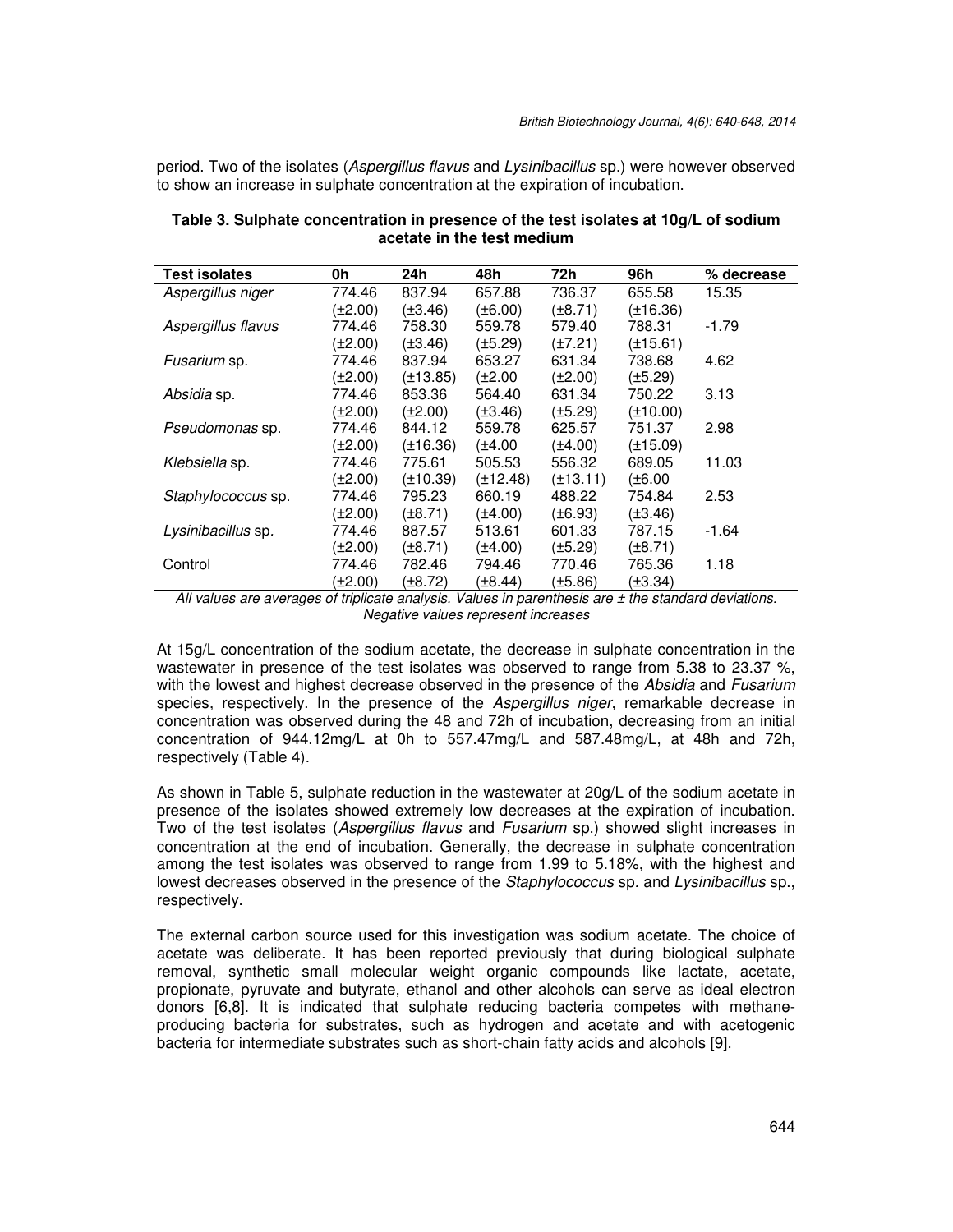As seen in this study, carbon source and metabolic activities of sulphate reducing bacteria is said to be diverse, the energy for their growth and maintenance is provided by the carbon source, so as to carry out sulphate reduction agreeing with the submission of Bharati and Kumar [6]. A number of earlier researchers have investigated biological sulphate reduction. In a study by Middleton and Lawrence, [10] in the determination of the kinetics of microbial sulphate reduction using acetic acid as carbon source in a complete mix reactor, although biomass concentration was not specified, a sulphate reduction rate of 0.29g sulphate per litre per day was observed [11].

| <b>Test isolates</b> | 0h      | 24h           | 48h          | 72h          | 96h           | % decrease |
|----------------------|---------|---------------|--------------|--------------|---------------|------------|
| Aspergillus niger    | 944.12  | 765.22        | 557.47       | 587.48       | 739.83        | 21.64      |
|                      | (±2.00) | (±9.16)       | $(\pm 3.46)$ | (±2.00)      | $(\pm 4.00)$  |            |
| Aspergillus flavus   | 944.12  | 758.30        | 607.10       | 647.50       | 759.45        | 19.56      |
|                      | (±2.00) | (±6.00        | (±5.29)      | $(\pm 3.46)$ | $(\pm 8.71)$  |            |
| Fusarium sp.         | 944.12  | 765.22        | 783.69       | 594.40       | 732.91        | 22.37      |
|                      | (±2.00) | (±9.16)       | (±5.29)      | (±4.00)      | $(\pm 13.99)$ |            |
| Absidia sp           | 944.12  | 767.53        | 755.99       | 795.23       | 893.34        | 5.38       |
|                      | (±2.00) | $(\pm 12.16)$ | $(\pm 7.21)$ | $(\pm 2.00)$ | $(\pm 3.46)$  |            |
| Pseudomonas sp.      | 944.12  | 832.17        | 788.31       | 811.39       | 822.93        | 12.84      |
|                      | (±2.00) | (±4.00)       | (±13.11)     | (±4.00)      | $(\pm 5.29)$  |            |
| Klebsiella sp.       | 944.12  | 754.84        | 627.88       | 653.27       | 819.47        | 13.20      |
|                      | (±2.00) | (±6.00)       | (±11.13)     | (±2.00)      | $(\pm 12.16)$ |            |
| Staphylococcus sp.   | 944.12  | 695.97        | 818.32       | 589.79       | 854.10        | 9.54       |
|                      | (±2.00) | (±9.16)       | (±5.29)      | (±2.00)      | $(\pm 8.71)$  |            |
| Lysinibacillus sp.   | 944.12  | 761.76        | 822.93       | 603.64       | 805.62        | 14.67      |
|                      | (±2.00) | (±9.16)       | (±8.71)      | (±10.00)     | $(\pm 22.53)$ |            |
| Control              | 944.12  | 950.25        | 952.36       | 946.23       | 948.89        | $-0.51$    |
|                      | (±2.00) | (±5.56)       | $(\pm 3.88)$ | (±6.54)      | $(\pm 7.18)$  |            |

#### **Table 4. Sulphate concentration in presence of the test isolates at 15g/L of sodium acetate in the test medium**

*All values are averages of triplicate analysis. Values in parenthesis are ± the standard deviations. Negative values represent increases. Negative values represent increases* 

The choice of the isolates was for the investigation was also deliberate. They have previously been implicated to have high ability to remove phosphates and nitrates [12,13]. Furthermore, the four test bacterial isolates used for the study were isolated from domestic wastewater sources and have previously been reported to be highly effective in the degradation of dietary oil substrate in wastewater [14], hence exploring their potential for sulphate removal in wastewater systems could further reveal their bioremediation potential. In addition, although the commonest sulphate reducing bacteria are *Desulfovibrio desulfuricans, Desulfovibrio vulgaris* and *Desulfovibrio gigas*, other bacteria have been implicated for sulphate reduction in wastewaters. In a study by Mullick [15] on simultaneous removal of sulphate and chromium from tannery waste using microbes, *Micrococcus yunanensis* and *Pseudomonas aeruginosa* were reported to remediate about 24% of sulphate from tannery wastewater at an initial sulphate concentration of 280mg/L and 200 mg/L respectively. In the same study, and in the presence of a consortium of *Desulfovibrio desulfuricans, Desulfovibrio vulgaris* and *Desulfovibrio gigas* in a wastewater that utilized chromium (iv) as the electron acceptor, sulphate decrease from 200 to 70.2mg/L, translating to 63.9% decrease observed [15]. Also, the potential of fungi for bioremediation of wastewater pollutants has been advocated. Fungi are said to possess the inherent ability to effectively degrade complex pollutants and produce high value biomass in return [16,17].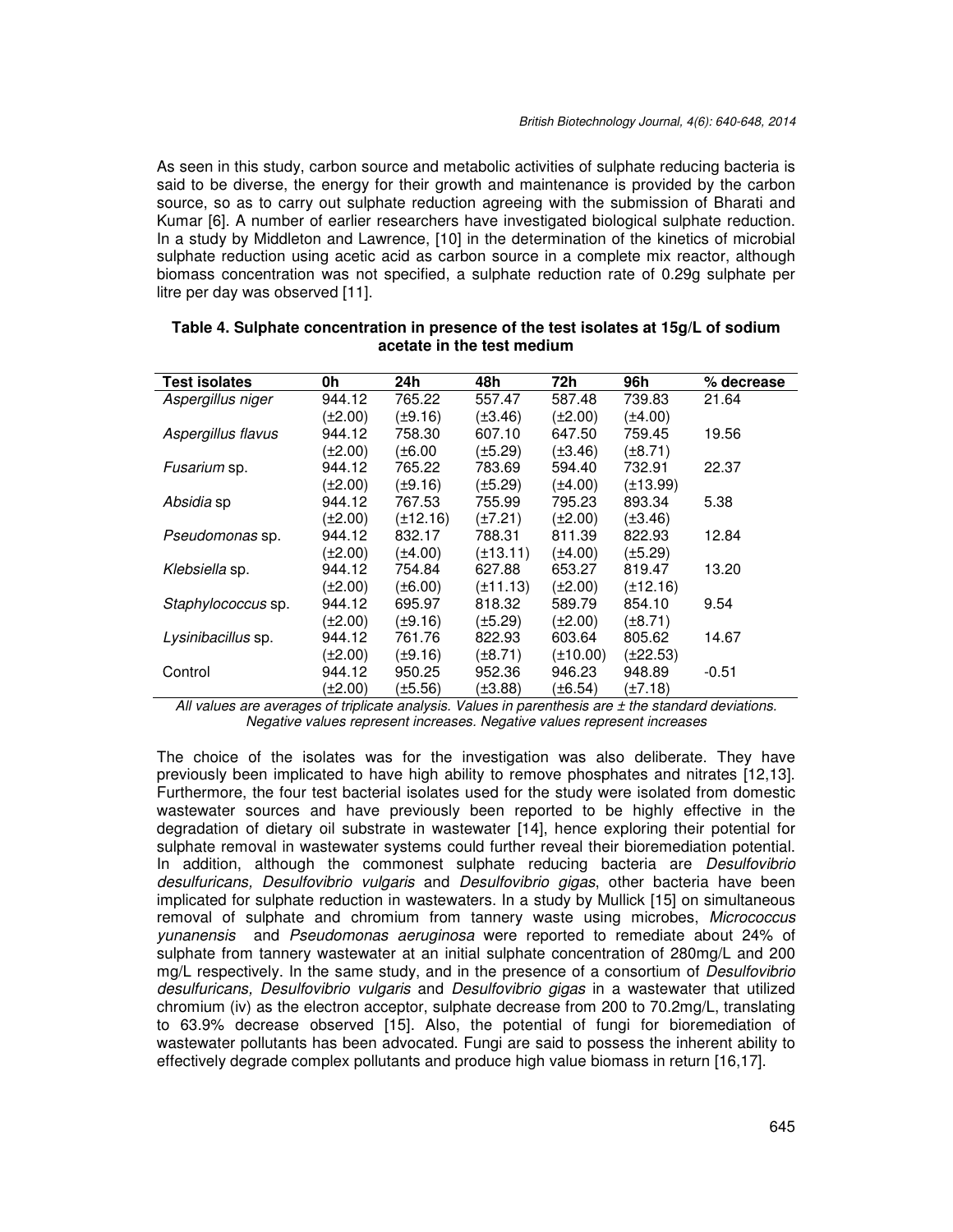| <b>Test isolates</b> | 0h           | 24h           | 48h          | 72h           | 96h           | % decrease |
|----------------------|--------------|---------------|--------------|---------------|---------------|------------|
| Aspergillus niger    | 869.10       | 760.61        | 677.51       | 891.03        | 836.78        | 3.72       |
|                      | (±6.00)      | (±5.29)       | (±2.00)      | $(\pm 7.21)$  | $(\pm 5.29)$  |            |
| Aspergillus flavus   | 869.10       | 817.58        | 891.36       | 852.94        | 882.95        | $-1.59$    |
|                      | (±6.00)      | (±9.16)       | (±8.71)      | (±2.00)       | $(\pm 21.06)$ |            |
| Fusarium sp.         | 869.10       | 719.06        | 755.99       | 822.93        | 900.26        | $-3.59$    |
|                      | (±6.00)      | (±5.29)       | (±5.29)      | (±4.00)       | $(\pm 6.00)$  |            |
| Absidia sp.          | 869.10       | 872.15        | 813.29       | 824.74        | 844.79        | 2.80       |
|                      | (±6.00)      | (±6.93)       | $(\pm 3.46)$ | $(\pm 13.11)$ | $(\pm 8.71)$  |            |
| Pseudomonas sp.      | 869.10       | 806.77        | 728.29       | 552.85        | 847.17        | 2.52       |
|                      | (±6.00)      | $(\pm 11.99)$ | $(\pm 5.29)$ | (±7.2)1       | $(\pm 15.61)$ |            |
| Klebsiella sp.       | 869.10       | 878.33        | 727.14       | 461.67        | 850.63        | 2.12       |
|                      | (±6.00)      | (±11.13)      | $(\pm 3.46)$ | (±5.29)       | $(\pm 10.58)$ |            |
| Staphylococcus sp.   | 869.10       | 839.09        | 895.65       | 605.95        | 824.09        | 5.18       |
|                      | (±6.00)      | (±4.00)       | (±2.00)      | (±4.03)       | $(\pm 15.09)$ |            |
| Lysinibacillus sp.   | 869.10       | 826.40        | 738.68       | 832.17        | 851.79        | 1.99       |
|                      | (±6.00)      | (±13.99)      | $(\pm 2.00)$ | (±5.29)       | $(\pm 3.46)$  |            |
| Control              | 869.10       | 860.43        | 855.56       | 850.34        | 852.89        | 1.87       |
|                      | $(\pm 6.00)$ | (±4.56)       | (±4.68)      | (±8.42)       | $(\pm 10.25)$ |            |

**Table 5. Sulphate concentration in presence of the test isolates at 20g/L of sodium acetate in the test medium** 

*All values are averages of triplicate analysis. Values in parenthesis are ± the standard deviations. Negative values represent increases* 

The present study revealed maximum sulphate removal in the absence of the sodium acetate in the wastewater. In the presence of sodium acetate, high sulphate removal was observed at low concentrations of the sodium acetate. This trend was observed in the presence of all the test bacterial and fungal strains used for the investigation. It is indicated that the presence of adequate quantity of electron donors is essential for biological treatment of sulfate rich wastewater as 1 mole of sulfate for the complete reduction requires 0.67 moles of chemical oxygen demand (COD) stoichiometrically. For wastewaters that are rich in sulphate with a high COD or organic, an external electron source is reported not to be essential as the same can be utilized as electron donors but for COD deficient wastewaters, the addition of external carbon sources is said to be a must in order to achieve complete reduction [6].

In this investigation, all the isolates were used as pure cultures, rather than as consortium. The importance of using single cultures in sulphate removal investigation has been reported earlier. In a study by Kantachote et al. [18] on sulfide removal in sulphate-rich wastewater, the test bacterium was observed to be better at removing all forms of the sulfide than when present together with other indigenous microbes. This was attributed to be the likelihood of competition for some essential nutrients with other indigenous microbes which are less effective in sulfide oxidation. The present study was carried out at a temperature of 30±2ºC at pH 7±0.2. Previous investigators have carried out similar studies, using similar conditions [18,19]. In a study by Luptakova et al. [19] on bacterial elimination of sulphates from mine waters, the experimental conditions were set an initial pH of 7.5 at a temperature of 30°C.

## **4. CONCLUSION**

This study which was aimed at investigating the effect of initial carbon source concentration on sulphate removal by the test bacterial and fungal isolates showed all the test isolate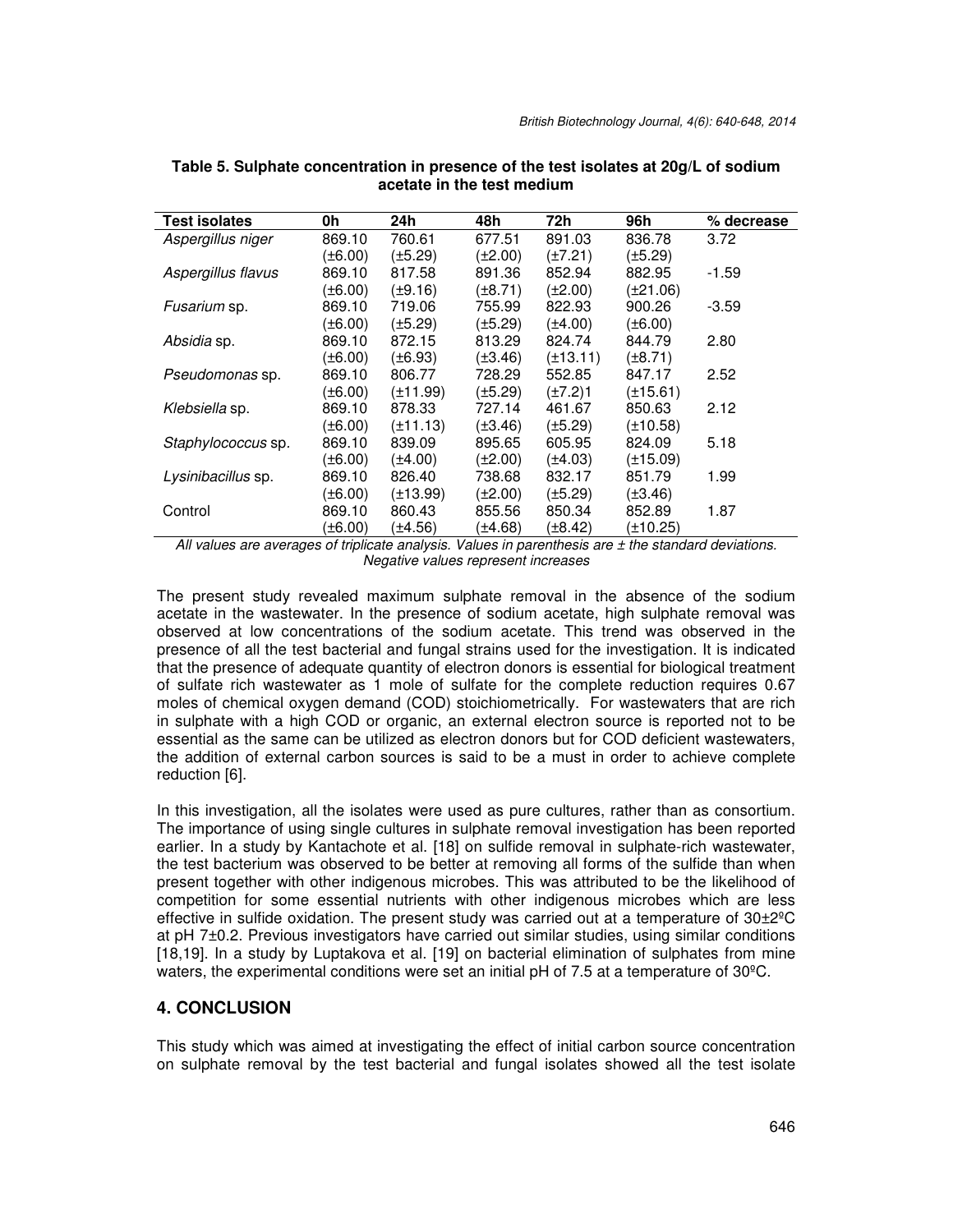having the ability to cause reduction in sulphate concentration in wastewater under the experimental conditions investigated. Also, sulphate reduction by the isolates was dependent on the initial carbon source concentration added to the test wastewater medium used for investigation. In addition, remarkable sulphate reduction was observed in the absence and at low initial carbon source concentration. The present study was able to give an insight to the role of initial carbon source on sulphate removal by the test microbial species.

# **COMPETING INTERESTS**

Authors have declared that no competing interests exist.

## **REFERENCES**

- 1. Iowa DNR. Water quality standards review: chloride, sulfate and total dissolved solids. Iowa Department of Natural Resources Consultation Package; 2009.
- 2. INAP. Treatment of sulphates in wastewater. International Network for Acid Prevention (INAP); 2003.
- 3. Al-Zuhair S, El-Nass M, Al-Hassani H. Sulfate inhibition effect on sulphate reducing bacteria. Journal of Biochemistry and Technology. 2008;1(2):39-44.
- 4. Eloff, E, Greben HA, Maree JP, Radebe BV, Gomes RE. Biological sulphate removal using hydrogen as the energy source. 8th International Congress on Mine Water & the Environment, Johannesburg, South Africa; 2003.
- 5. Greben HA, Maree JP, Mnqanqeni S. Comparison between sucrose, ethanol and methanolas carbon and energy sources for biological sulphate reduction. Water Science and Technology. 2000;4912:247-253.
- 6. Bharati B, Kumar GP. A study on efficiency of five different carbon sources on sulfate reduction. Journal of Environmental Research and Development. 2012;7(1):416-420.
- 7. APHA. Standard Methods for the Examination of Water and Wastewater,  $22^{nd}$  edition. APHA, Washington D.C.; 2012.
- 8. Harada H, Uemura S, Momonoi K. Interaction between sulfate-reducing bacteria and methane-producing bacteria in UASB reactors fed with low strength wastes containing different levels of sulfate, Water Research. 1994;28(1):355-367.
- 9. Annachhatre AP, Suktrakoolvait S. Biological sulfate reduction using molasses as a carbon source. Water Environment Research. 2001;73(1):118-126.
- 10. Middleton AC, Lawrence AW. Kinetics of microbial sulphate reduction. Journal of Water Pollution Control Federation. 1977;49(7):1659-1670.
- 11. Maree JP, Gerber A, Strydom WF. A biological process for sulphate removal from industrial effluents. Water SA. 1986;12(3):139-144.
- 12. Adelani-Akande TA, Akpor OB, Aderiye BI. Investigation of the role of selected fungal strains in the removal of phosphate and nitrate in synthetic wastewater. Annual Research and Review in Biology. 2014;4(7):1045-1058.
- 13. Akpor OB, Olaolu TD, Okolie CE. The effect of temperature on nitrate and phosphate uptake from synthetic wastewater by selected bacteria species. British Microbiology Research Journal. 2014;4(3):328-342.
- 14. Odeyemi AT, Aderiye BI, Bamidele OS. Lipolytic activity of some strains of *Klebsiella*, *Pseudomonas* and *Staphylococcus* spp. from restaurant wastewater and receiving stream. Journal of Microbiology Research. 2013;3(1):43-52.